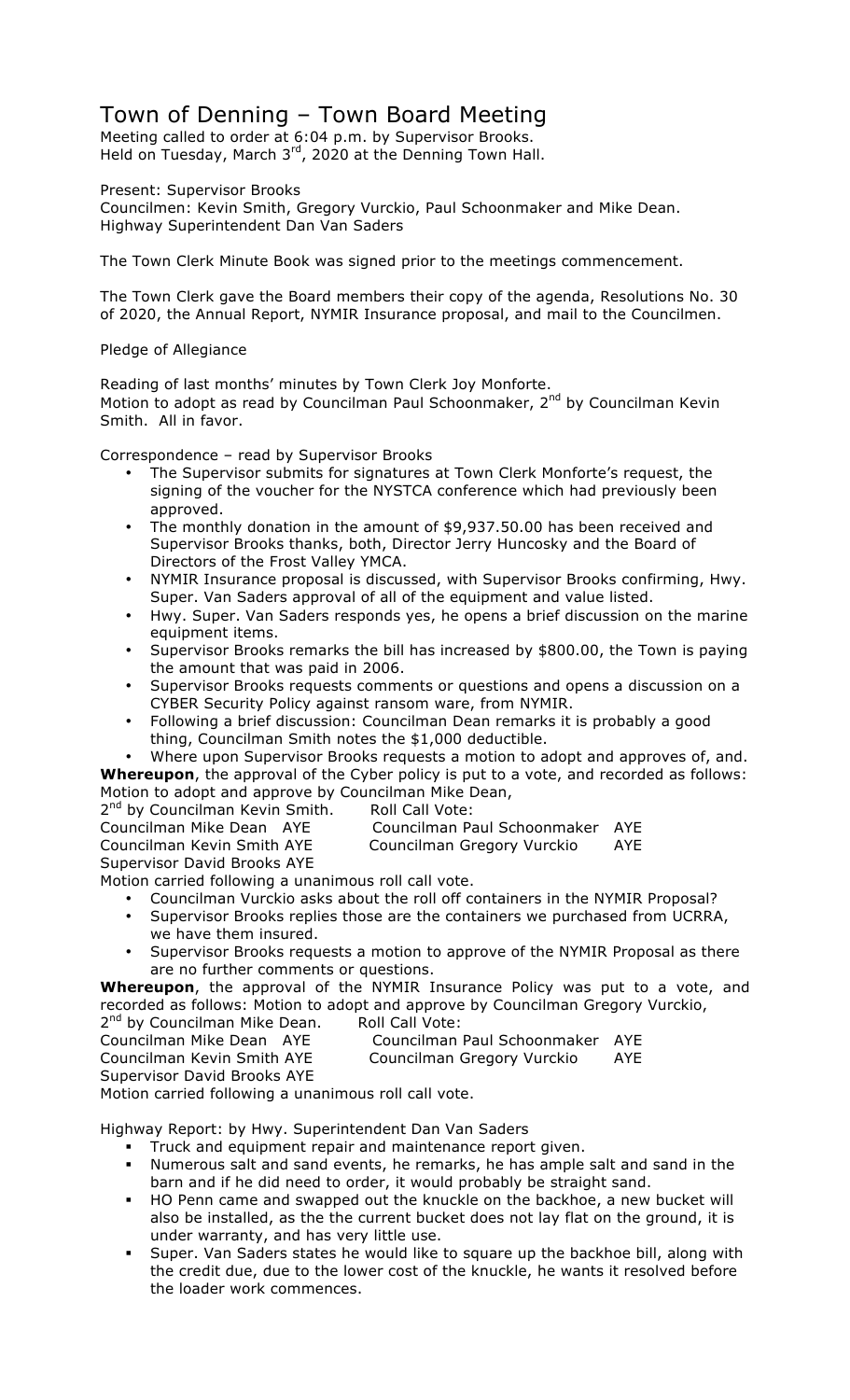Planning Board Report - by Liaison, Councilman Kevin Smith

- . No new business before the Board.
- ! The members held a discussion on the Kobayashi project, with all stake holders planning on attending the next meeting, on March  $19<sup>th</sup>$ , 2020.
- ! Supervisor Brooks asks if anyone came from the loggers at the Pack property?
- ! Response no.

Judge Follender:

- o Judge Follender asks Court Liaison Councilman Paul Schoonmaker what he thinks of the court?
- o Councilman Schoonmaker responds he believes the Court is well run, he shows justice tempered with mercy, a good operation and a credit to the Town. Court Clerk Tammy Beck is quick to responds to all of the Judges requests and is very capable.
- $\circ$  Judge Follender remarks he wants a raise in his annual salary to \$8,500.00 and his Court Clerks salary increased to \$17.00 an hour.
- o He feels this is very important for the prestige of the court and standing in the County, not necessarily for him, it is about a certain amount of respect and integrity.
- $\circ$  The Court has been much busier since 2015, due to the Blue Hole.
- o He would also like to train his successor.
- o Brief discussion is opened on Bail Reform, he believes it was done taking NY City into consideration and not middle class NY, he further states it will be amended before election day.
- o He states he has no problem putting people in jail but always works for a compromise or he feels like he has failed.
- o Judge Follender opens a discussion on court grants.
- o Judge Follender opens a discussion on UCATS coming to both sides of Town, commenting he sees thirty people every morning on Rt. 28 waiting for the bus.
- o Judge Follender opens a discussion on an article in the Woodstock Times about cell service, he tells the story of the Boy Scout who passed away due the lack of ability to contact more emergency services.
- o Supervisor Brooks reminds Judge Follender that every year he has been in office the Judge and Clerk have gotten a raise, his raise the last two years was \$500.00 per year.
- o Judge Follender replies he believes his court clerk should be on salary not an hourly wage, although she did tell him about a couple of thousand-dollar discretionary spending.
- o Supervisor Brooks informs all present, he is trying to get a company willing to put up an antenna, you must have a commitment prior to a tower.
- o Supervisor Brooks states he has been working with U.C. Emergency Services to place emergency communication equipment at Gussie Sagandorfs.
- $\circ$  Supervisor Brooks tells the Judge he will back him if he feels someone is a threat and should be locked up.

Resolution No. 30 of 2020 **WHEREAS** New York State Town Law section 113 authorizes the Town Board to transfer monies, and

**WHEREAS** the Town of Denning Justice Court has applied for and received a NYS Court Funded Grant which must be added to the Town of Denning 2020 Budget. And

**WHEREAS** the Town of Denning has complied with the Governor's Tax Cap Law, there by limiting spending.

## **NOW THEREFORE BE IT RESOLVED** that the Denning Town Board **HEREBY**

authorizes Supervisor Brooks to increase revenue A 3021 Court Facilitated State Aid by \$6,491.49 and to increase A1110.2 Justice Court Equipment budget line in the amount of \$6,491.49.

**Whereupon**, the Resolution was put to a vote, and recorded as follows: Motion to adopt and approve by Councilman Gregory Vurckio, 2<sup>nd</sup> by Councilman Paul Schoonmaker. Roll Call Vote: Councilman Mike Dean AYE Councilman Paul Schoonmaker AYE Councilman Kevin Smith AYE Councilman Gregory Vurckio AYE Supervisor David Brooks AYE Motion carried following a unanimous roll call vote.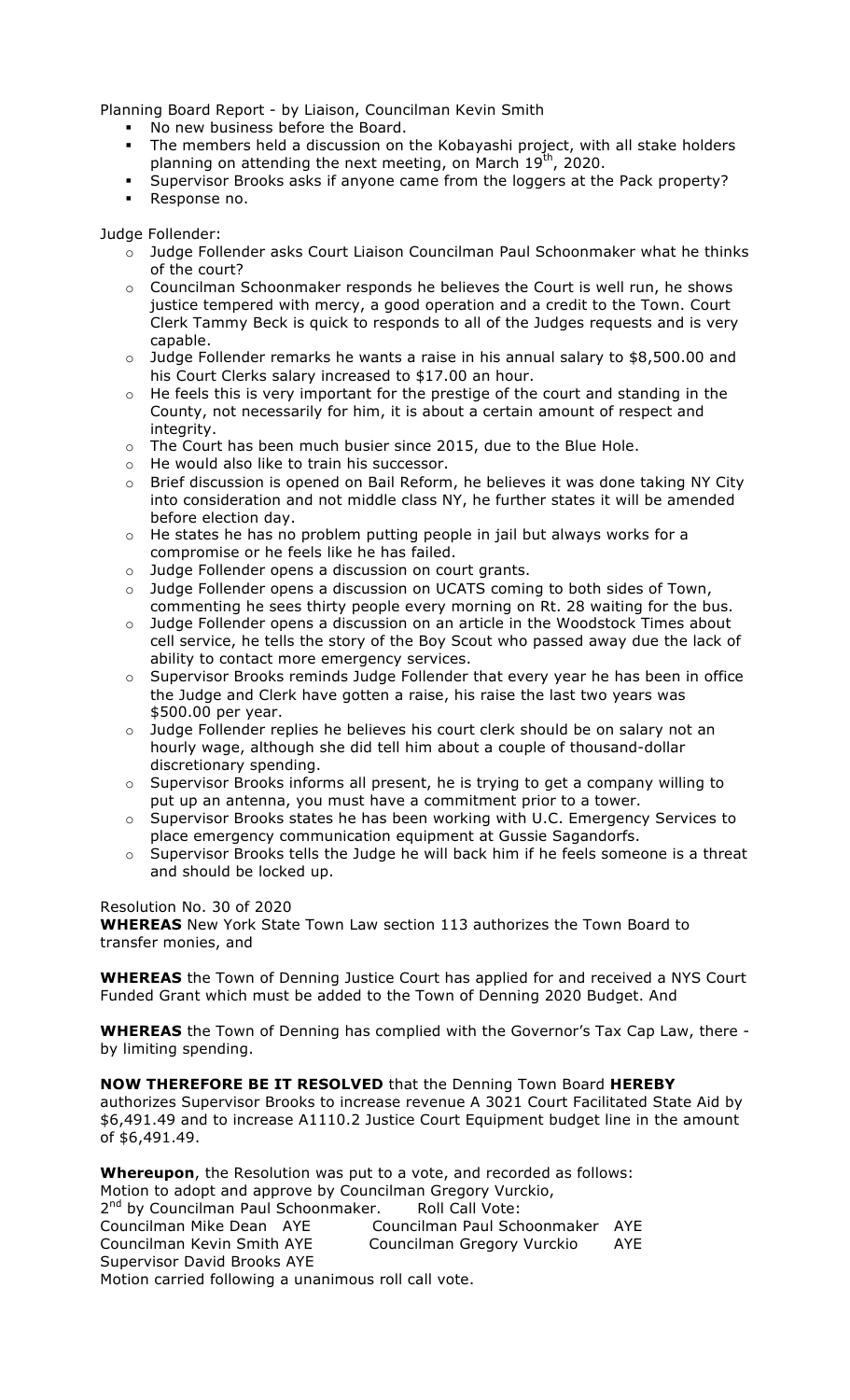Supervisor Brooks requests a motion to approve the seeking of highway material bids. **Whereupon**, the Motion was put to a vote, and recorded as follows: Motion to adopt and approve by Councilman Mike Dean,

2<sup>nd</sup> by Councilman Paul Schoonmaker. Roll Call Vote:

Councilman Mike Dean AYE Councilman Paul Schoonmaker AYE Councilman Kevin Smith AYE Councilman Gregory Vurckio AYE Supervisor David Brooks AYE Motion carried following a unanimous roll call vote.

Supervisor Brooks opens a discussion on road names, there are two which much be done.

 $\triangleright$  The first one is changing the name of Sheeley Road in Sundown, as there is a Sheeley Road in Grahamsville and they both have the same zip code now, he suggests Barnum Road. He is very concerned if an emergency ever arose, there are already delivery issues.

**Whereupon**, to adopt and approve of the name change from Sheeley Road to Barnum Road was put to a vote, and recorded as follows:

Motion to adopt and approve by Councilman Kevin Smith,

2<sup>nd</sup> by Councilman Mike Dean. Roll Call Vote:

Councilman Mike Dean AYE Councilman Paul Schoonmaker AYE

Councilman Kevin Smith AYE Councilman Gregory Vurckio AYE Supervisor David Brooks AYE

Motion carried following a unanimous roll call vote.

- $\triangleright$  The second road is a private road by the former Van Aken farm, building permits have been requested but it must have a road name prior to the assigning of 911 numbers.
- $\triangleright$  Supervisor Brooks; the first road name received was Wild Cherry Lane.

> Discussion follows; as it is a private road it must be a lane or a way.

**Whereupon**, the Resolution was put to a vote, and recorded as follows: Motion to adopt and approve by Councilman Mike Dean,

2<sup>nd</sup> by Councilman Paul Schoonmaker. Roll Call Vote:

Councilman Mike Dean AYE Councilman Paul Schoonmaker AYE

Councilman Kevin Smith AYE Councilman Gregory Vurckio AYE

Supervisor David Brooks AYE

Motion carried following a unanimous roll call vote.

Supervisor Brooks submits the Court Cell Phone Policy for adoption and approval, saying it was missed at the Organizational Meeting.

! Brief discussion follows, as the Policy remains the same.

**Whereupon**, the Cell Phone Policy was put to a vote, and recorded as follows:

Motion to adopt and approve by Councilman Gregory Vurckio,

2<sup>nd</sup> by Councilman Mike Dean. Roll Call Vote:

| Councilman Mike Dean AYE                             | Councilman Paul Schoonmaker AYE |     |
|------------------------------------------------------|---------------------------------|-----|
| Councilman Kevin Smith AYE                           | Councilman Gregory Vurckio      | AYE |
| Supervisor David Brooks AYE                          |                                 |     |
| Motion carried following a unanimous roll call vote. |                                 |     |

Supervisor Comments:

- Supervisor Brooks informs the Board; he and Councilman Vurckio had meeting with the DEC regarding changes, at the Blue Hole, however, it will remain status quo.
- The Catskill Visitors Center wanted to be able to hand out permits, however, what would the fall out be, if they ran out, after people traveled a long time.
- Councilman Vurckio informs those present; cost of the pass program to NYS for the last two years, has been \$25,000.00.
- Supervisor Brooks remarks he has been informed the funds for the parking lot and trail may not be available this year. However, Kelly Turturro, Region Three Director will check if funding had been ear marked.
- Councilman Vurckio comments it sounded like they want to make a parking area for just the Blue Hole and a separate lot for hikers.
- Supervisor Brooks comments that if hikers are not parked early they will not get a space.
- Supervisor Brooks informs the Board and those present of his upcoming meeting, with the DEP and Central Hudson regarding the replacement of lines and he will attempt to mitigate issues pertaining to the lines being put on the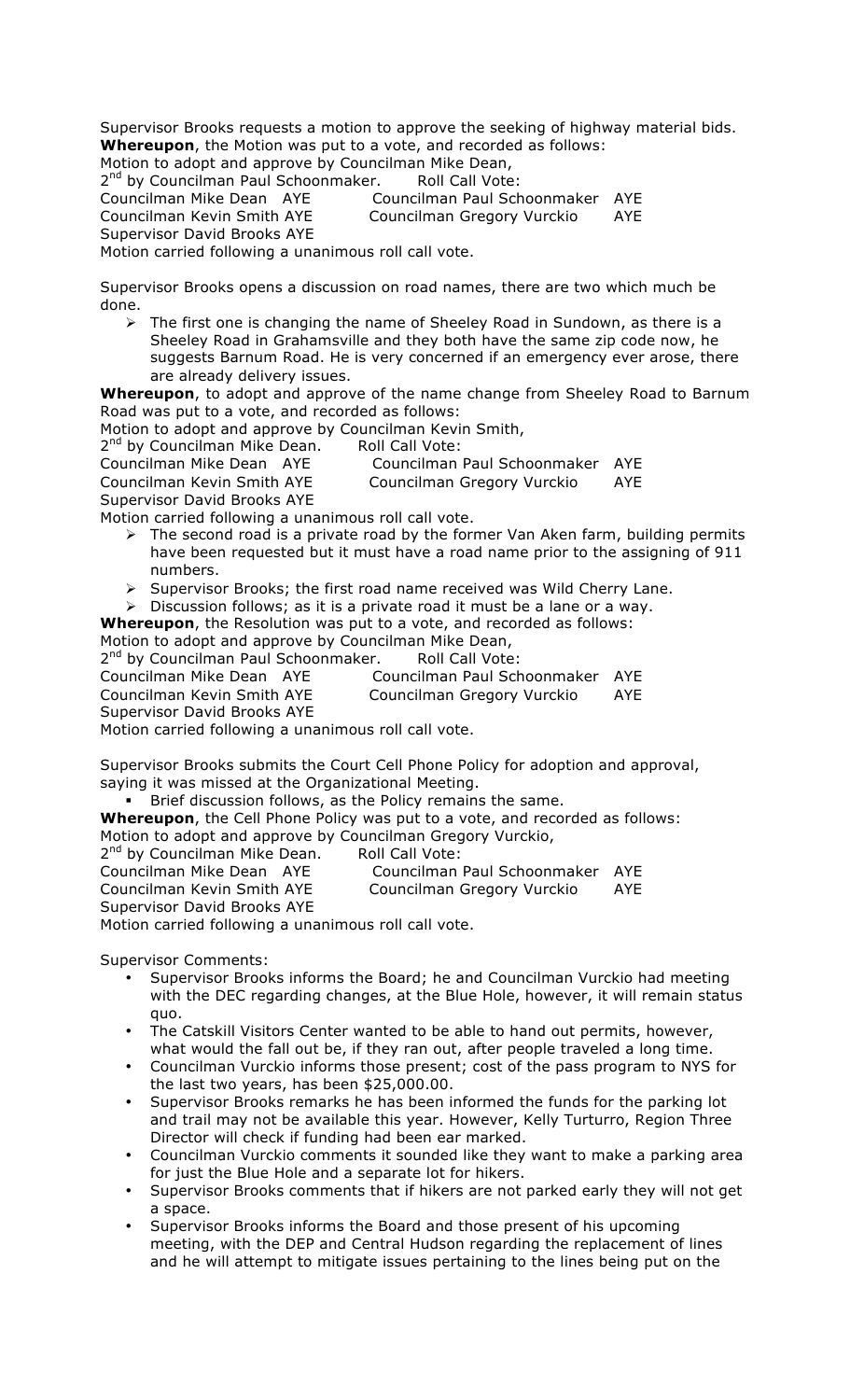roadways. He firmly states it is a life or death and safety issue because we do not have any cell service in case of emergency, this is not about aesthetics.

- Supervisor Brooks remarks he will find out the results of the Sullivan/Ulster County bus transportation meeting, he has told UCRRA of his preference to keep the rides in Ulster County, for sales tax revenue but will find out what the end result was.
- Councilman Dean remarks this is Shared Services.

Supervisor Brooks calls for Councilmen Comments: See above.

Supervisor Brooks call for Public Comment:

- o Mr. Paul Hnatiw states it has been twenty-one months since the White House Road issue started, he asks if the zoning changes have been done and if not when?
- $\circ$  Supervisor Brooks replies not yet, he hopes to have it done in a month and will get it to him.
- o Mr. Hnatiw asks when the zoning will be done?
- o Mrs. Barb Hnatiw informs the Board that her mother-in-law was required to make a donation to the County van when it came.
- $\circ$  Supervisor Brooks remarks that has not been in any discussion, he has had with County; he asks if anyone knows when it started and when it came?
- o Mr. Hnatiw replies when Jim Dymond was Councilman, his mother also called when she would not be utilizing the service, the van came weekly.
- o Supervisor Brooks remarks the result of a three-month survey was three people.
- o Mr. Hnatiw asks if the next meeting is in Sundown?
- o Supervisor Brooks responds no, the next meeting in Sundown is May and June, then in September and October.
- o Mrs. Hnatiw asks if the cell phone policy also pertains to attorney's, they have to return their phone to the car as well?
- $\circ$  Supervisor Brooks replies yes, to the car, although they don't work here.

Supervisor Brooks call for any further comments or discussion. There is none.

Motion to adjourn 7:38 by Councilman Gregory Vurckio, 2<sup>nd</sup> by Councilman Mike Dean, All in favor. Motion carried.

Respectfully Submitted by Joy Monforte, RMC, Town Clerk, March  $4<sup>th</sup>$ , 2020

Next Meeting: Tuesday, March  $10^{th}$ , 2020 at 6 pm at the Denning Town Hall.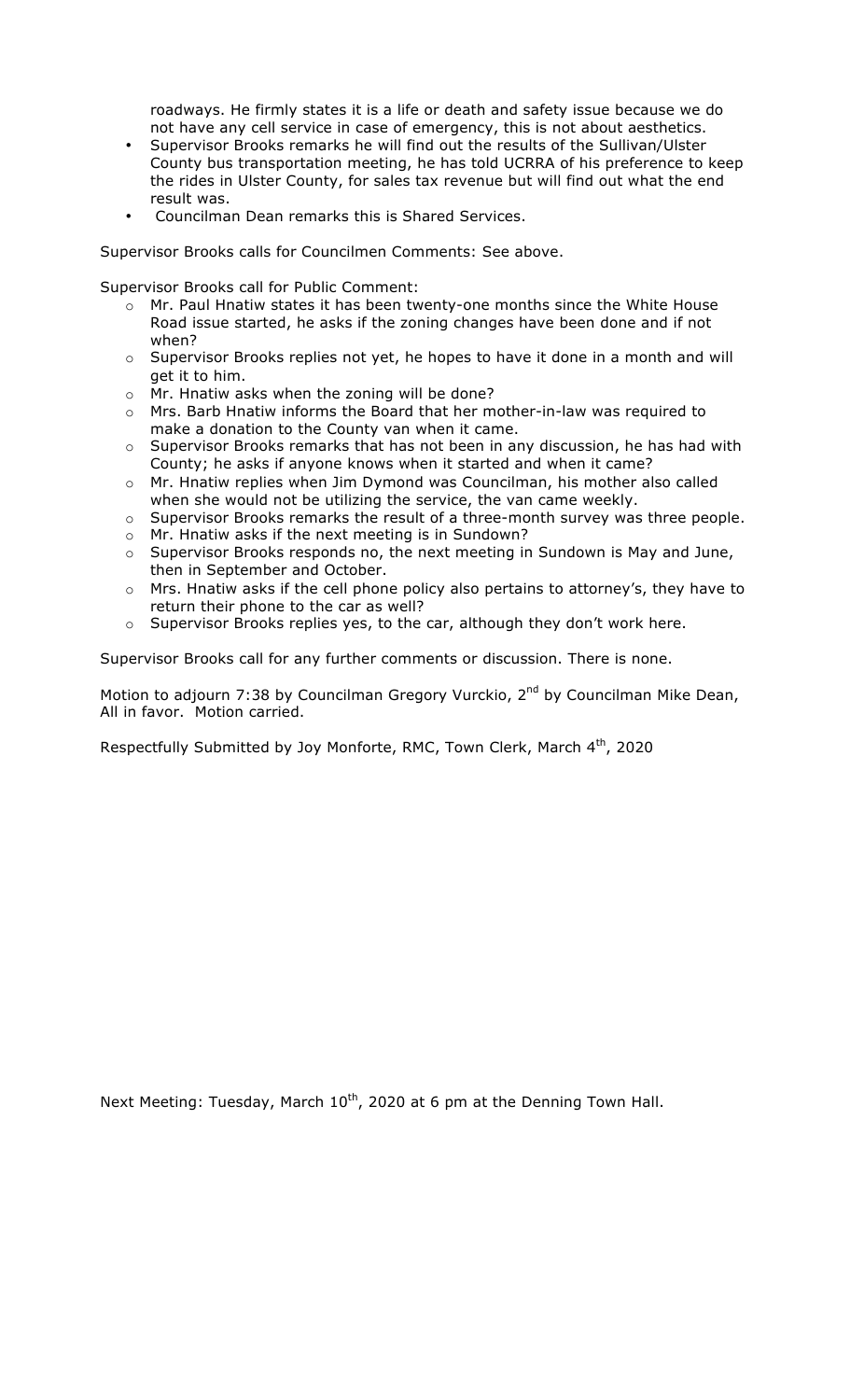## Town of Denning – Town Business Meeting

Meeting held on Tuesday, March  $10^{th}$ , 2020 at the Denning Town Hall. Called to order at 6:00 p.m. by Supervisor David Brooks.

Present: Supervisor David Brooks Councilmen: Mike Dean, Paul Schoonmaker, Gregory Vurckio, and Kevin Smith. Highway Superintendent Dan Van Saders.

The Town Clerk Minute Book was signed prior to the start of the meeting.

The Town Clerk gave the Board members their copy of the agenda, and the Budget vs. Actual thru February 2020, the corrected agenda from last week, the next Town Board meeting location was in error.

Pledge of Allegiance

Highway Pre Pay Vouchers presented by Hwy Super. Van Saders. (see Warrant #3 Pre-Pay, voucher #10-11) MVP Healthcare, Inc. DA9060.8 \$11,275.81 Trust & Agency Acct. A9030.8 \$928.11 Whereupon a Motion to approve and pay Highway Pre Paid Vouchers was made by Councilman Mike Dean, 2<sup>nd</sup> by Councilman Paul Schoonmaker. All in favor.

Highway Vouchers presented by Highway Superintendent Dan Van Saders. (see Warrant #3, voucher #25-41) American Rock Salt DA5142.4 \$11,098.15 Apalachee DA5142.4 \$5,968. Blue Tarp Financial Inc., DA5130.4 \$418.96 Bottini Fuel Corp. DA5130.4 \$3,341.89. Campbell DA5130.4 \$1,098.79. Case Tire DA5130.4 \$1,076.00 Donohue Trucking DA5142.4 \$14,285.22, DA5110.4 \$2,335.80. Fleet Pride DA5130.4 \$333.97 Health Care Reimbursement Act DA9060.8 \$5,000.00. Home Depot Cr. Ser. DA5130.4 \$168.18. Mombaccus Excavating DA5142.4 \$5,166.60. North East Parts Group DA5130.4 \$632.73. Prestige Towing & Recovery, Inc. DA5130.4 \$300.00 Sarjo Industries, Inc. DA5130.4 \$525.26. T&T Sales DA5130.4 \$413.44. Truck Pro DA5130.4 \$4955.66. Whereupon a Motion to approve and pay Highway Fund vouchers was made by Councilman Gregory Vurckio, 2<sup>nd</sup> by Councilman Kevin Smith. Motion carried.

Hwy. Super. Van Saders informs the Town Board the Town has met the salt levels, reserved last year.

- Discussion opened on chip sealing this year, as well as, paving.
- Hwy. Super. Van Saders informs the Town Board he has received the repair quote for the loader from HO Penn but has many questions about the quote, he remarks he will submit after he calls them for explanations.
- He also has questions on the credit.
- Discussion on the bucket, including replacing with a smaller one.
- Discussion on the equipment trailer replacement.
- Supervisor Brooks asks if he, Hwy. Super. Van Saders still wants a 20 to 25 ton and a discussion on the trailer brand follows.
- Supervisor Brooks instructs Hwy. Super. Van Saders to get a "Wish List", together, and he and Hwy. Super. Van Saders can review.

Supervisor Brooks asks if there is anything else for Hwy. Super. Van Saders? There is not.

Hwy. Super. Van Saders leaves as his portion of the meeting has concluded.

General Pre Pay Vouchers presented by Supervisor Brooks. (see Warrant #3PP, voucher (#13-19) Central Hudson A1620.4 \$311.86, A5132.4 \$452.05, A8160.4 \$30.10 The Desmond Hotel & Conference Center A1410.4 \$514.00. MVP Health Care DA9060.8 \$8,059.68, \$71.50.